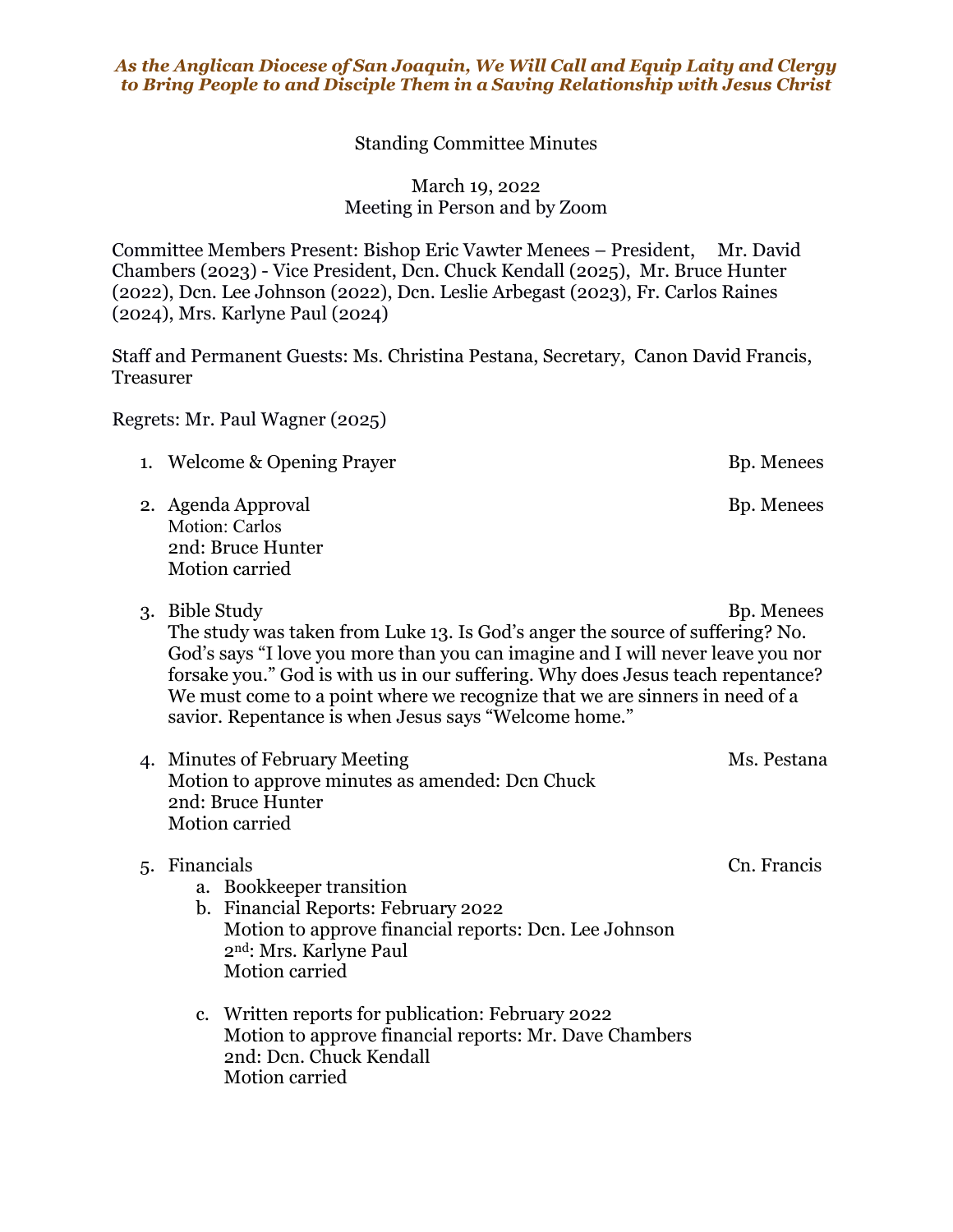## *As the Anglican Diocese of San Joaquin, We Will Call and Equip Laity and Clergy to Bring People to and Disciple Them in a Saving Relationship with Jesus Christ*

6. Bank move update (Central Valley Community Bank) Ms. Pestana Time has elapsed and CVCB needs us to re-sign for the accounts. The banker at CVCB is aware of the bookkeeper transition. CVCB will hold the accounts at zero with no fees for us while we make the transition over from Wells Fargo.

7. Mission/Ministry Grant - St. Nicholas Atwater **B**p. Menees Ministry grant application made for Missional Marketing . Motion: The ministry grant subcommittee motioned to grant the \$2,000. 2nd. Dcn. Chuck Kendall Motion carried

Christina will submit a check request for the approved \$2,000 grant to St. Nicholas Atwater.

- 8. St. Matthias Oakdale building purchase Bp. Menees Motion: Dave Chambers moved to approve the request for St. Matthias to be encumbered by the loan as presented. 2nd: Dcn. Lee Johnson Motion carried
- 9. Emmanuel Church building & Diocesan Office proposal Fr. Lawson Fr. Lawson gave a presentation on a building located in downtown Fresno that Emmanuel Anglican Church will potentially purchase. Photos were provided and a "tour" given virtually. The proposal being put forth to Standing Committee is two-fold: 1) Emmanuel Anglican will need to enter into a process for permission to be encumbered; 2) The Diocese is invited to move its offices here and its monthly contribution for rent will enable the payment of the mortgage. A thorough financial review will need be undertaken by Cn. Francis and the Standing Committee. Escrow closes on May 30th. The inspection has been completed and now specialists will come in to look at the specific areas that need upgrading or to handle deferred maintenance. Purchase price is \$1.9 million. Price per sq. foot is \$1.50. The zoning is quite good. Can be a church for up to 2,000 people, convention space, single or multi-family housing, nursery care, women's shelter, etc. The appraisal will be submitted to Emmanuel by April 15th.

The purchase would still require a diocesan-wide capital campaign to build out the existing warehouse portion of the building for a permanent worship space.

- 10. Travel Guidelines Review and Approval Ms. Pestana Changes were made to the guidelines per the Standing Committee's suggestions. Motion to approve the Diocesan Travel Guidelines: Dcn. Chuck Kendall 2nd: Fr. Carlos Raines Motion carried
- 11. MinistrySafe & Compliance Ms. Pestana